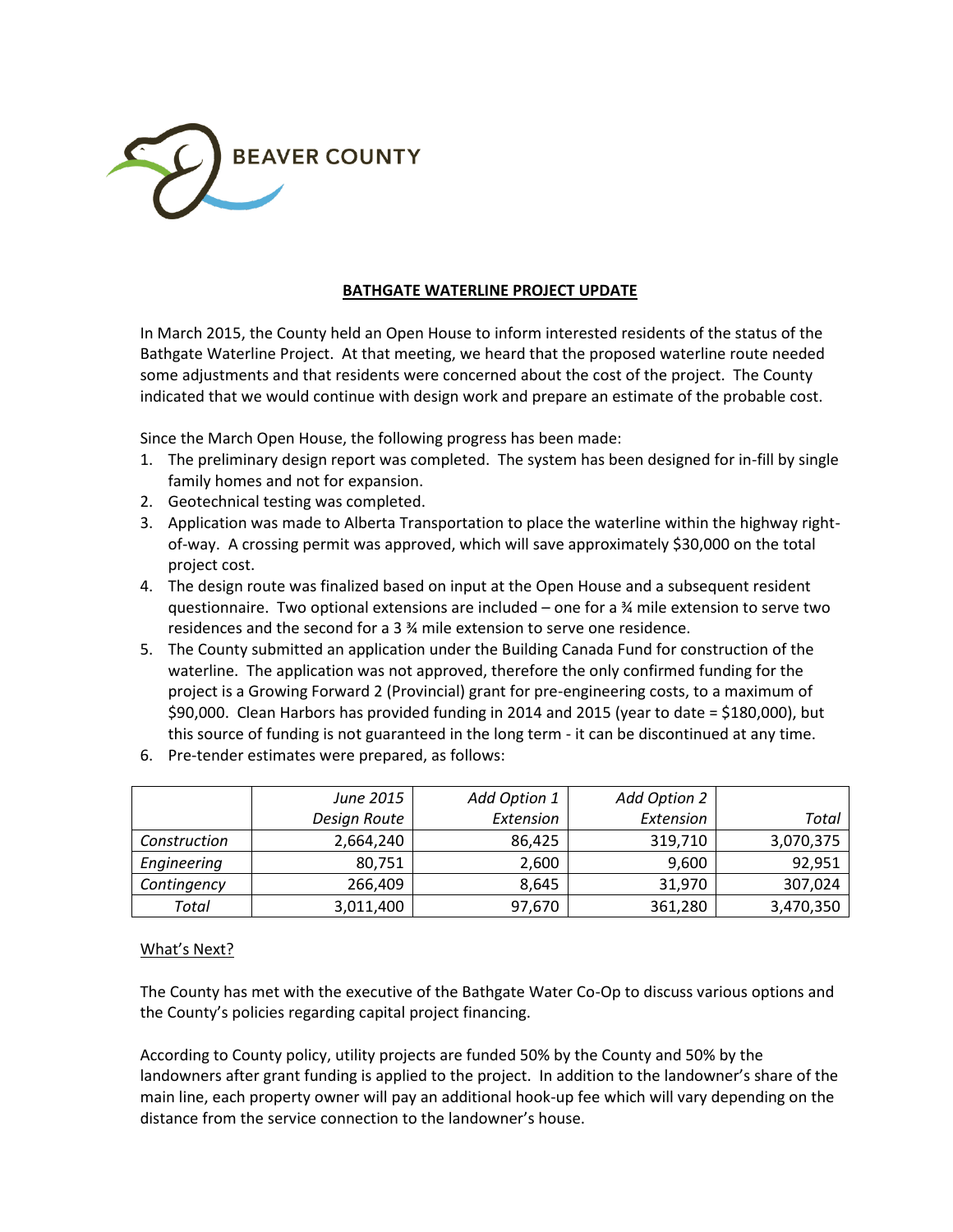With a total project cost of approximately \$3.4 million, if no funding is received, the County will have to borrow up to \$1.7 million and the landowners will have to raise \$1.7 million in financing.

If the County was able to secure a \$3,400,000 loan at an interest rate of 2.764% over 25 years, annual payments would be approximately \$189,258 (the amount of \$189,000 will be used for discussion purposes). The County and landowner group would each be responsible for one-half of the annual loan payment (\$94,500 per year).

### What are the Options?

The following options are available for Beaver County Council to consider:

### 1. *Proceed with Project as per Policy*

Clean Harbors' grant is applied to the overall project and therefore divided equally between the County and the landowner group. At a funding level of \$120,000 (or \$60,000 for each group), loan payments would be reduced to \$34,500 per year for each group. Note, however, that the Clean Harbors' grant is not guaranteed.

### 2. *Proceed with Project under Modified Policy*

Clean Harbors' grant is applied to the landowner group's payment first. At a funding level of \$120,000, the grant would cover the entire landowner group's payment with \$25,500 remaining to be applied to the County's loan payment. The County's portion of the loan payment would be reduced to \$69,000 per year. Note, however, that the Clean Harbors' grant is not guaranteed.

### 3. *Proceed with Project in Phases*

Construction proceeds in phases (for example, Phase 1 could be a waterline extension to Township Road 504). This option would reduce the current cost but would serve less people, and it could lead to a higher overall cost once all phases are completed.

# 4. *Delay Project until Grant Funding is Available*

This option could result in lower loan payments if funding could be secured before construction costs increased.

5. *Delay Project until Clean Harbors' Grant is Guaranteed* This option could result in lower loan payments if a guarantee could be obtained from Clean Harbors before construction costs increased.

## 6. *Cancel Project*

The project could be cancelled with residents continuing to haul water from the local truckfill station.

## 7. *County Constructs the Waterline*

The County could use its own resources to construct the waterline in an attempt to reduce the cost. Both the County and the landowner group would still be required to contribute to the cost of the project.